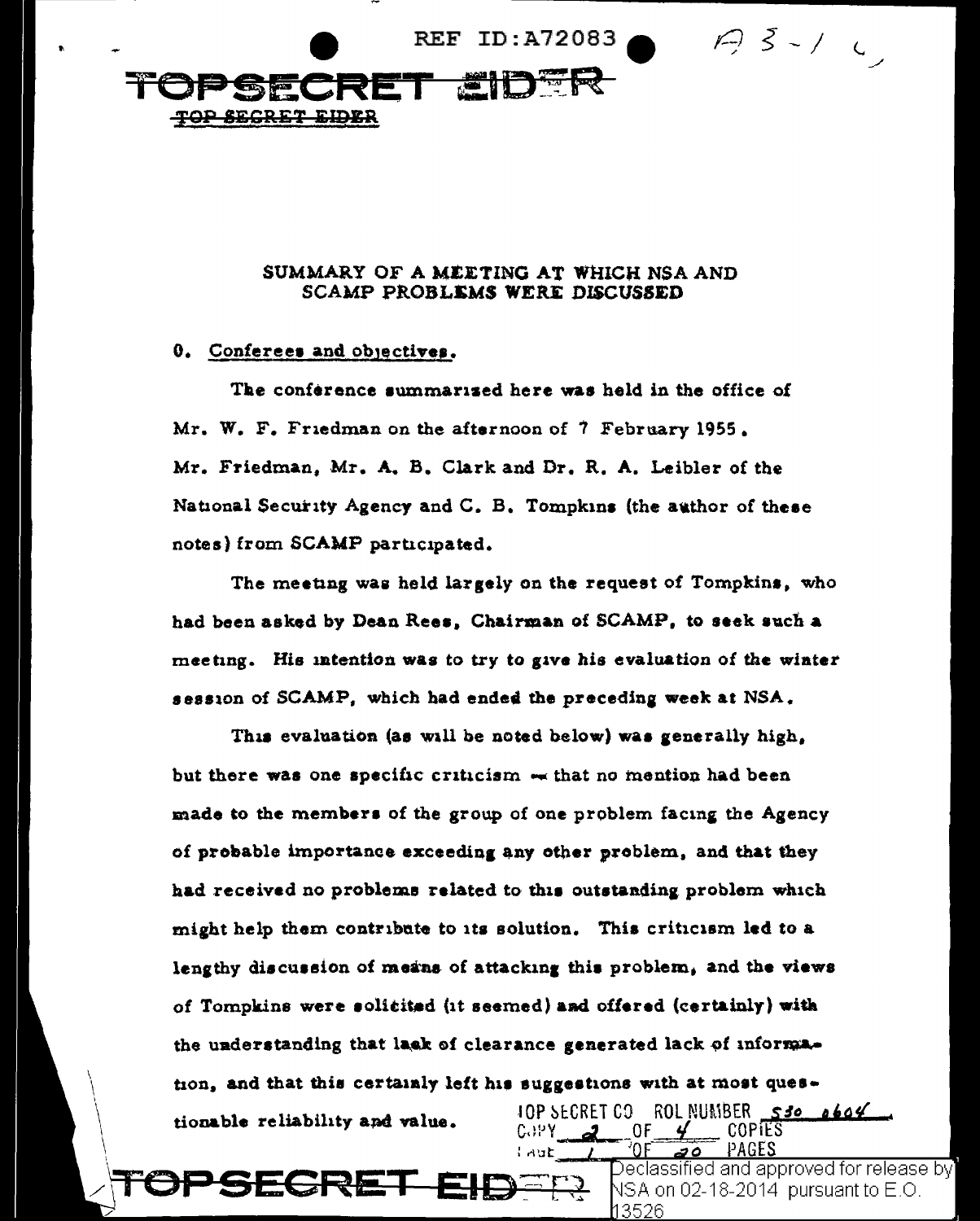

This diversion led the discussions into several phases not originally contemplated. The main topics discussed were:

- 1. Appraisal of the SCAMP sessions, page 3
- 2. Discussion of the withholding of one problem, page 6

2.

- 3. Questions of overcompartmentation, page 8
- 4. A suggestion that a problem be transferred to the research group at NSA, page 10
- 5. A suggestion that this problem be attacked by an ad hoc task force of the type recently assembled so successfully for other problems by Zacharias, page 12
- 6. The reluctance of mathematicians to serve in assignments where their effectiveness is in serious doubt, page 14
- 7. A proposed Institute of Intelligence and its relation to SCAMP, page 17

In the preparation of these notes, an attempt has been made to summarize the sease of the discussions. There was no set agenda, and the conversations were occasionally somewhat rambling. Hence the grouping into the above topics does not present the conversation in the chronological order which actually occurred. Each of these topics will be discussed in a separate section, beginning on the page noted after the topic in the list above.

TOP SECRET CO TOL MUNBER 530 0604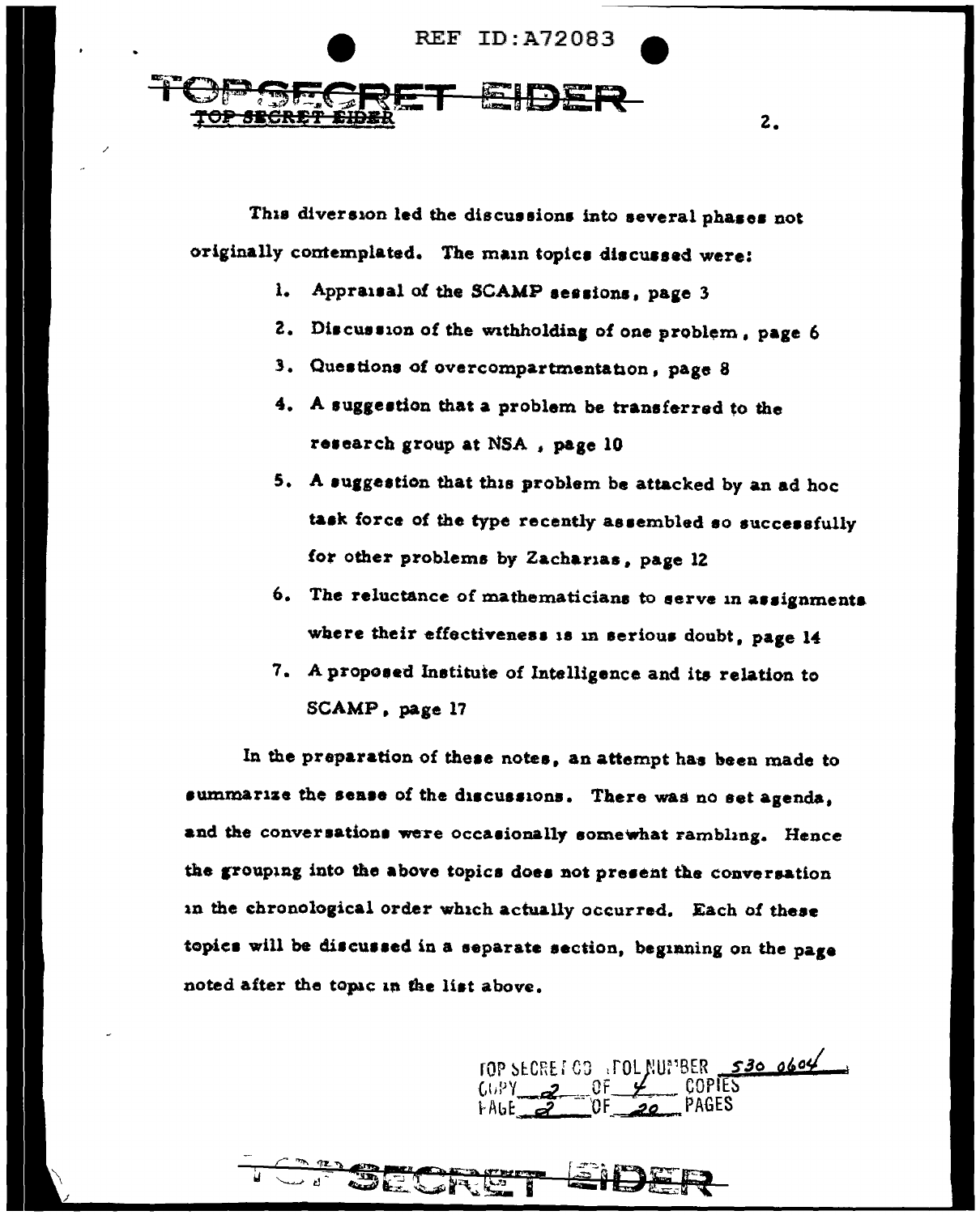

# 1. Appraisal of the SCAMP winter sessions.

This appraisal of the SCAMP winter sessions was offered by Tompkins as an immediate reaction by one of the participants.

 $3<sub>1</sub>$ 

He had been surprised and disappointed by the lack of facility for applying himself to an important problem. Some time had been left available for this, of course, and some contributions were made to problems by the group; probably most notable ones were made by Albert and Spanier who were working under conditions not shared by the rest of the workers. In this connection, however, the considerable diversions always encountered in Washington (the Air Force was trying to dislodge the SWAC computer from UCLA at the time, for example, and this occupied some of the time of Dean Rees, Professor Albert and Tompkins) must be realistically appraised in any estimate of what contributions would be made by unherded scientists in Washington.

In any event, the general program was applauded as one providing a highly necessary education in cryptology. None of the participants in SCAMP is particularly familiar with this field and the general program here seemed highly desirable.

It is not obvious that such a general education in the future is desirable. It is expected that, by and large, the same participants will be participating in SCAMP year after year and with the considerable (although admittedly meager) background they received during

 $T_{\perp}$ 

TOP SECRET CO FROM THE SPO 0604

n es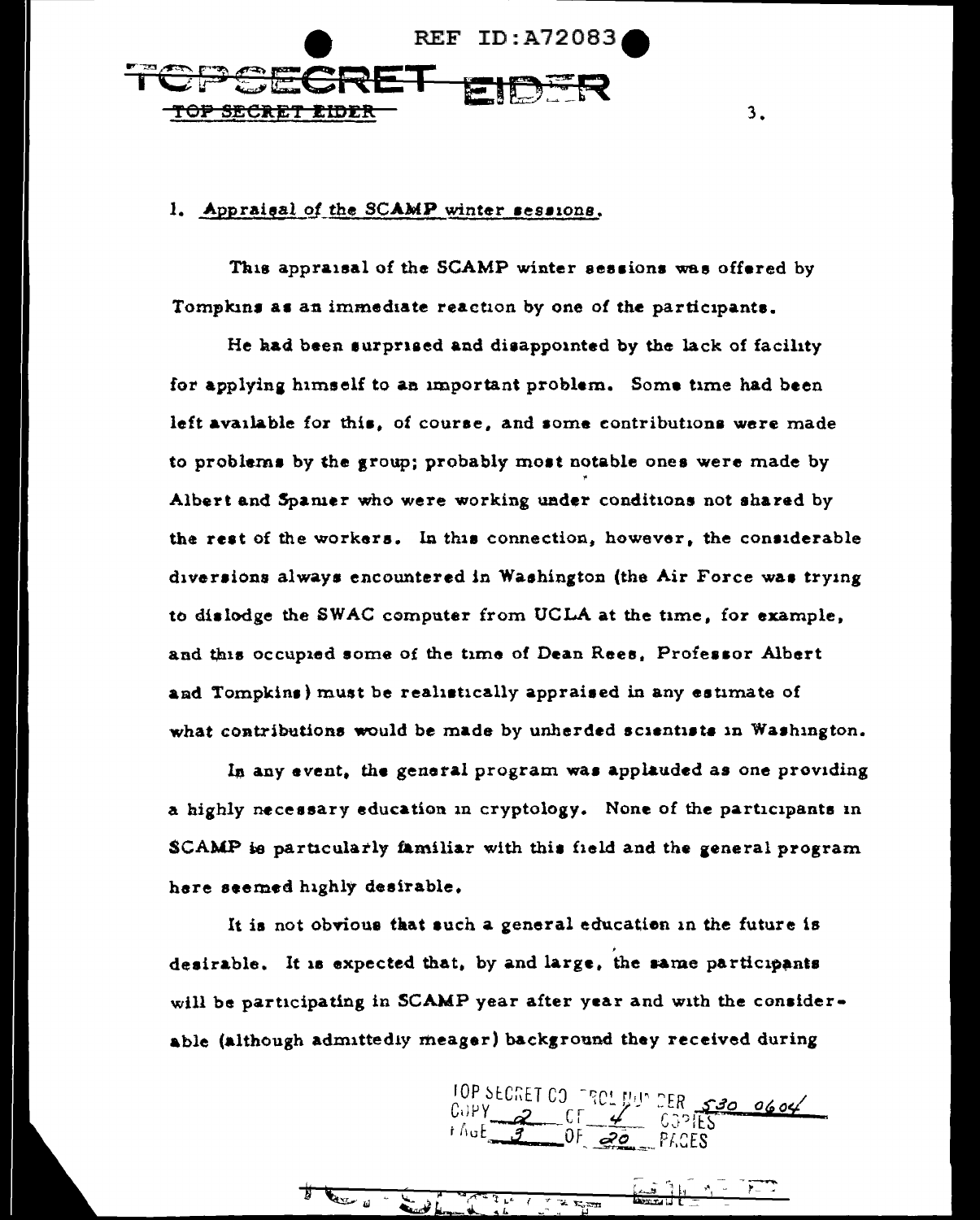

this session it would seem possible for them to apply themselvas individually and effectively to detailed problems in the future.

4.

It seems almost essential that these sessions in Washington continue if the summer sessions of SCAMP are to furnish the contnbutione desired. However, 1t eeema likely that more will be 1ained if the participant• come *to* Waahington individually and work on particular problems than if the session just eaded were to be repeated annually. This modification would certainly be more convenient to the participants, most of whom find it particularly difficult to devote a stipulated three weeks to the meetings, and it would probably be better for the Agency, which would not have to prepare and present the course of lectures.

It should be remarked that the preparation of the course of lectures was by no means a total lose for the Agency. In the first place, Mr. Clark reported that ha learned much from them, the writer suapects that the people who prepared the lectures learned much from them. the lectures themselves revealed some faulty communications within the organization of NSA (particularly between the Production and the Research and Development Offices), and at least one non-SCAMP consultant and probably several members of the Agency's regular staff learned much from the lectures. However, it is probably true that these goals could all be achieved in the future by summary written presentations prepared

157 SCRE1 CO TROL NUMBER 530 0604

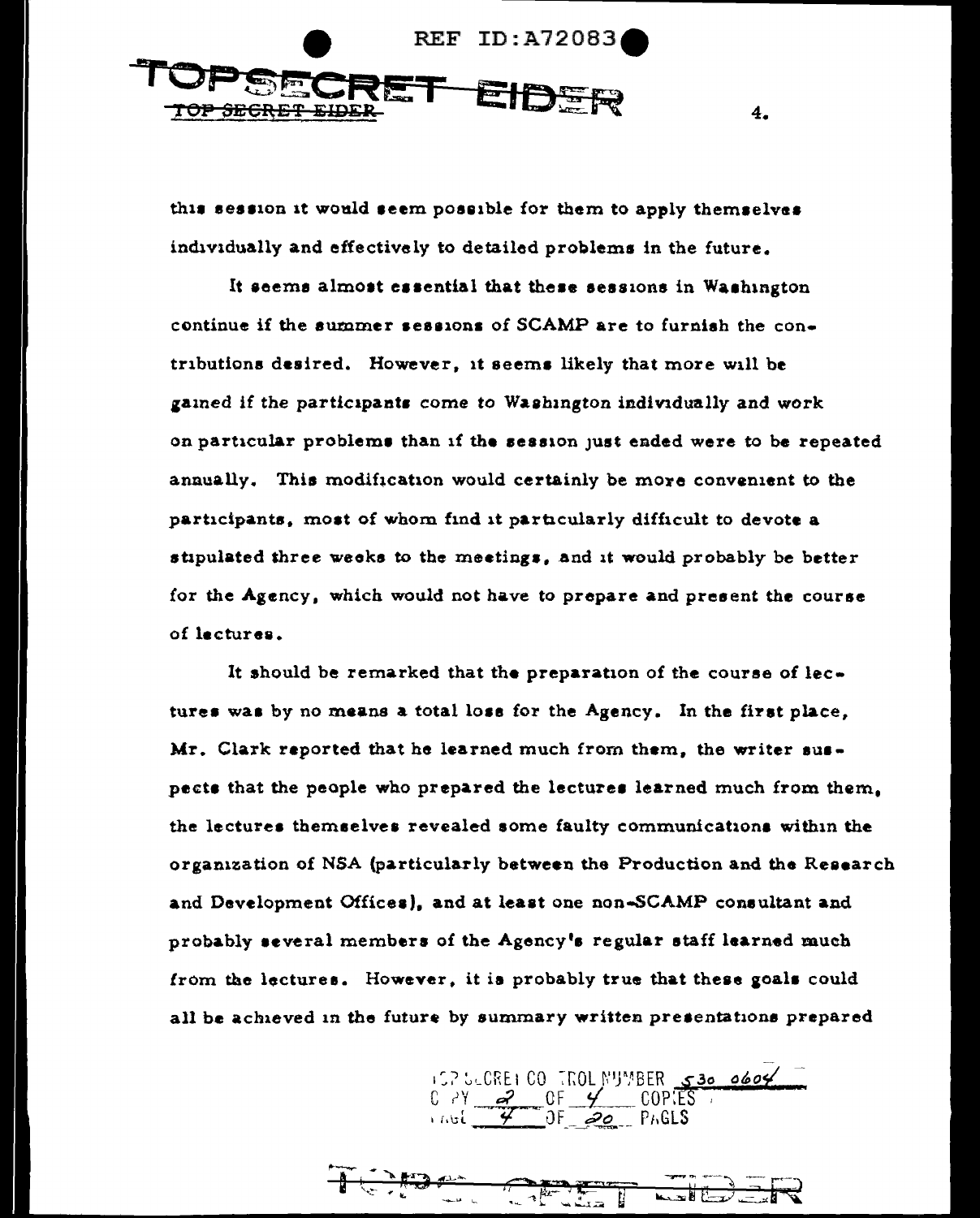

in good expository style. This would require a rebirth of the summary report activity which has from time to time flourished at the Agency and its predecessor activities.

5.

Several of the papers seemed poorly prepared for the audience to whom they were addressed. While this is inevitable in any course of lectures prepared by so many different lecturers, a strong impression was still left that the lecturers from the Office of Production had not been instructed to summarize their problems tersely in a form as definitely quantitative as possible. The inability of the mathematically trained participants in SCAMP to follow the narrative accounts of attacks made by these (certainly highly competent) oryptanalysts on the various problems they described left a feeling that the SCAMP participants, and probably the people presenting the papers, had wasted time and energy. There was a feeling that the presentations might have been unconsciously colored strongly by the typical sales presentations which must be made from time to time; there is no feeling in SCAMP that a mathematician is a substitute for a cryptanalyst, there is no doubt concerning the importance of the Agency's work and the value of the contributions already made by its cryptanalysts, and there is a great desire for problems which can be extracted in quantitative form from the work done.

The most serious seeming defect in the course was the complete absence of anything pertaining to the ALBATROSS problem. When

> 10P LECRET CO ROL MUMBER 530 0604  $5 - 7$  20 + 25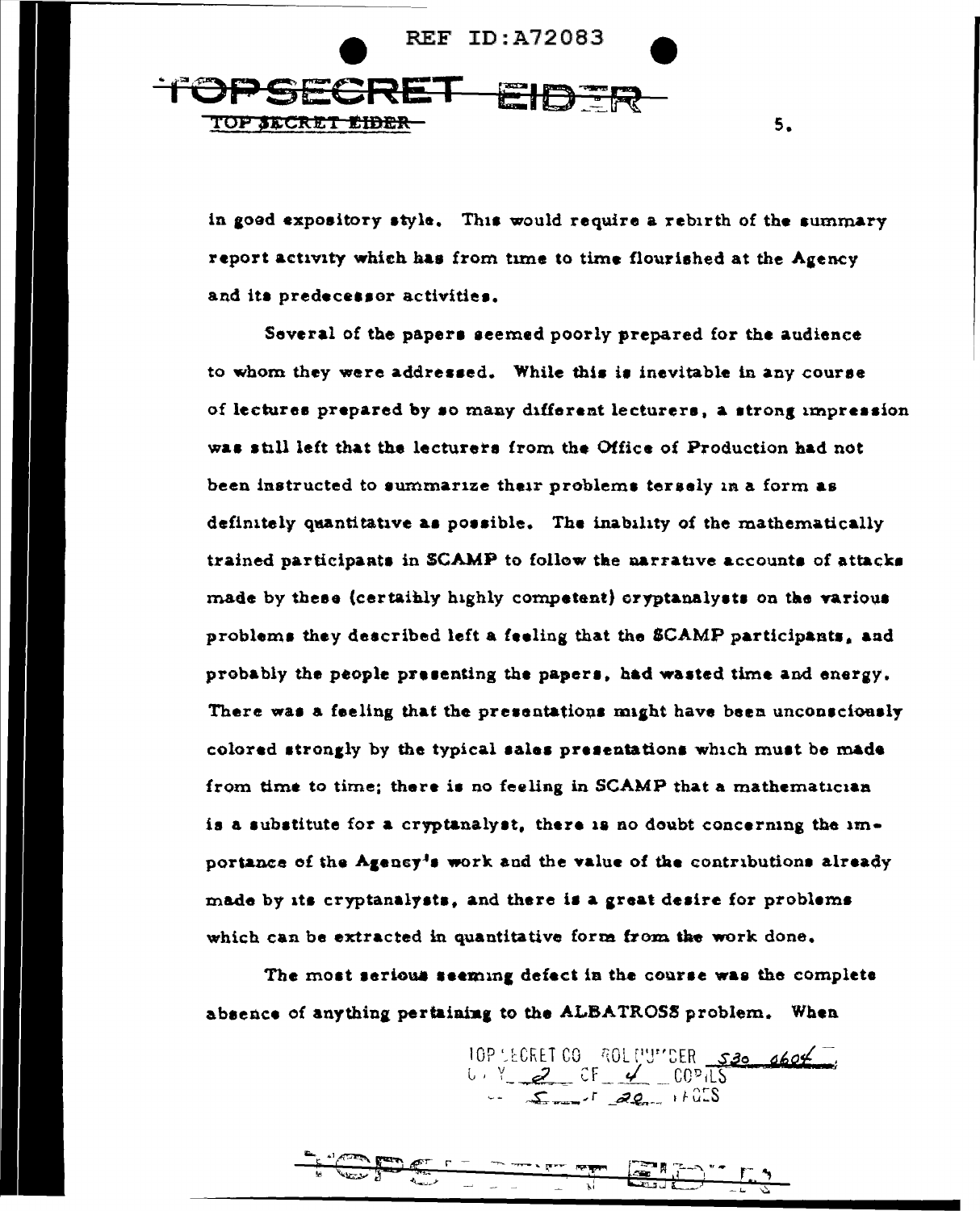

this was mentioned, the conversations immediately turned to the other points listed above.

6.

# 2. Discussion of the withholding of one problem.

Concerning ALBATROSS, Mr. Friedman pointed out that the high security considerations and the Agency's estimate of the low probability that anyone would contribute to the problem by working a short period had led them to withhold it. The wisdom of this decision was not completely clear to everyone in the room.

Tompkins pointed out that the problem had existed for some while under these restrictive conditions without a solution. While he understood the requirement for extreme care with regard to the security aspects of the problem, particularly if the problem were to be solved, he was inclined to doubt that the security aspect should be allowed to dominate the complete need for a solution to the problem.

He noted that he could not accept the estimate that three months is the shortest length of time in which anyone could be expected to be effective in the study of the problem. If the problem is properly summarized and indexed (and Mr. Friedman assured that it was), then a person experienced in some aspect of the problem might make a crucial contribution in a matter of a few minutes. He was assured that competent mathematicians are working on this problem, both in the Office of

10P SECRET CO TROL NUMBER 520 0604

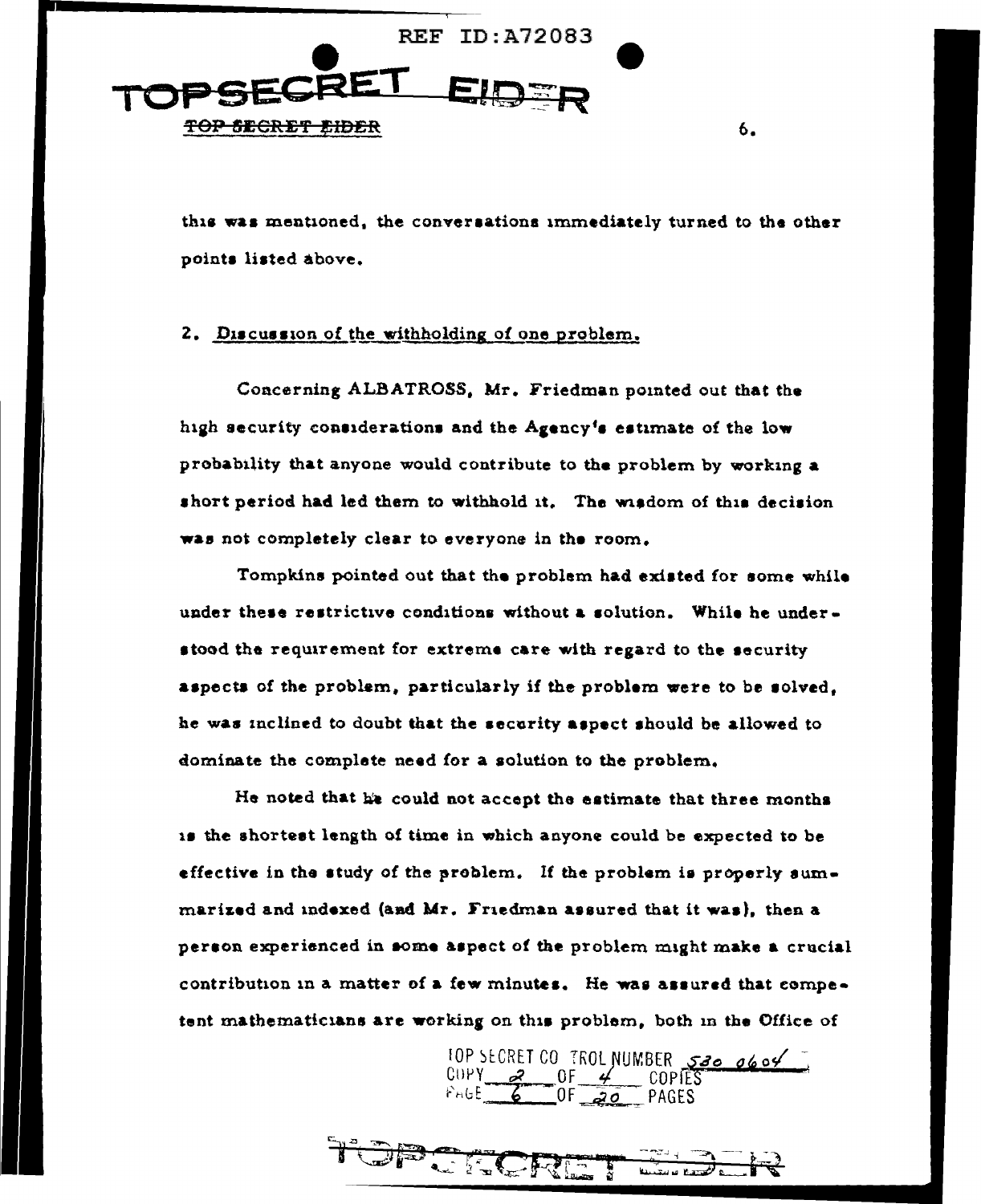REF ID:A7208 DPARCRET LIDER <u>TOP SEGRET EIDER</u>

Production and the Office of Research and Development, however, he would not accept this as pertinent to the argument. Explicitly, it was the feeling expressed by Tompkins that SCAMP had made an effort to gather the strongest group of cleared mathematicians available for mathematical attacks on SCAMP problems, each of these is likely to have a greater knowledge of some fields of mathematics than any other living mathematician, and it is completely illogical to withhold from them a problem which is largely mathematical in character and which has defied solution for several years.

7.

IJ

The lack of solution of this problem does not obviously imply incompetence on the part of those who are working on the problem. In the first place, there may be too few data for a solution to be obtainable. In the second place, as pointed out above, no organization can have a staff which is superb in every field, and consultants serve the purpose of suggesting approaches outside the experience of the presumably competent consulters.

Dr. Leibler stated his guess that there are enough data to permit a solution of the problem.

Tompkins stated, pointing out the inadequacy of his information, that he believed the arguments against submitting any part of this problem to SCAMP were specious and that the decision seemed to him to be completely consistent with a policy of fighting the problem rather than solving it. 10P SECRET CO TROL NUMBER 530 0604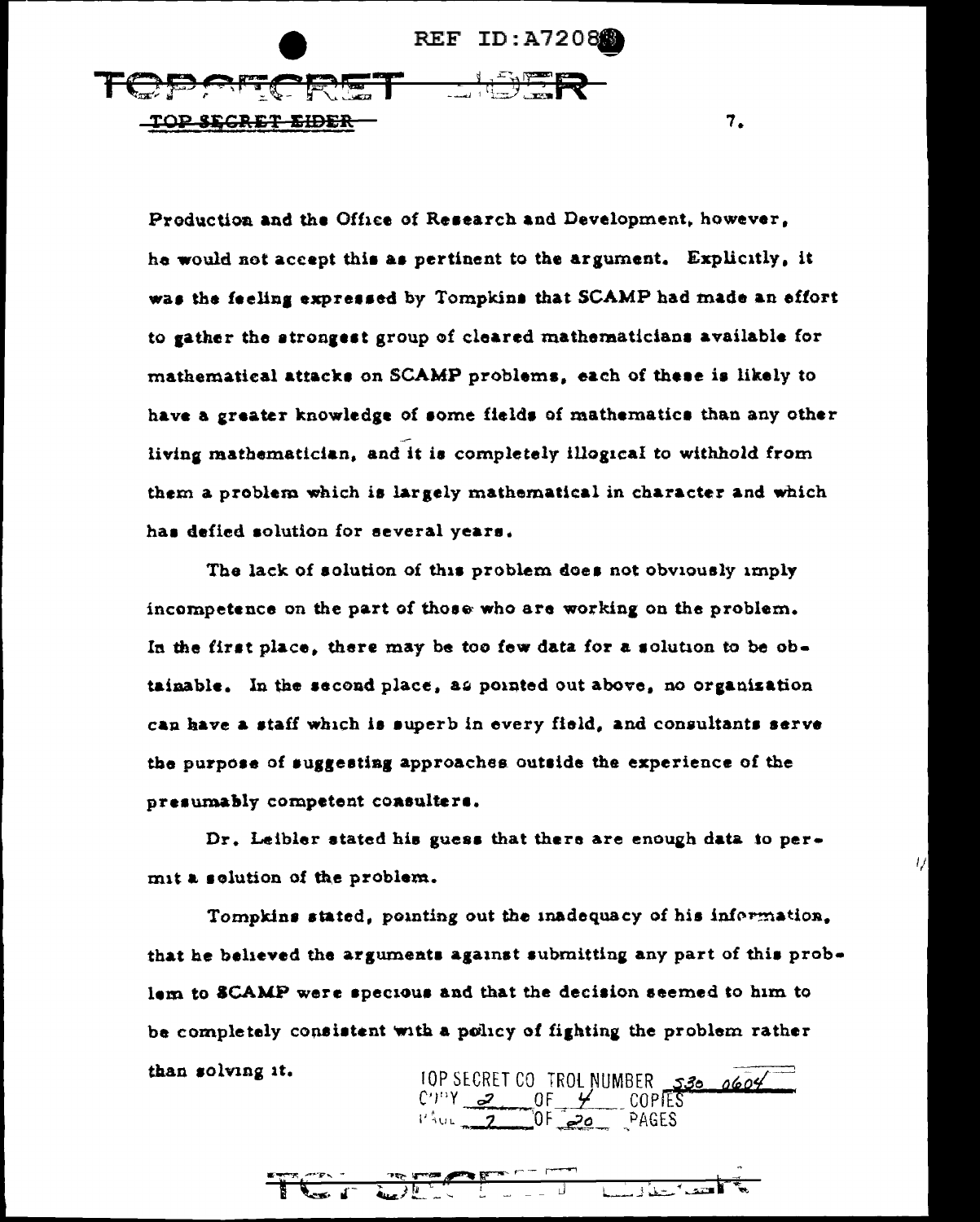

Mr. Friedman pointed out that any member of SCAMP who would be willing to devote three months or more of his time to continuous work on this problem would be welcome. This led to a discussion of the reluctance of mathematicians to serve in assignments where their effectiveness is in serious doubt and to discussions of the dangers of overcompartmentation.

#### 3. Questions of overcompartmentation.

There is no doubt that intelligent compartmentation promotes security and that it interferes with productiveness. The questions raised were questions concerning the difficulty of attracting mathematicians to work on Agency problems if the compartmentation is sufficiently great to interfere with their effective work.

Mr. Friedman assured that there is every effort to avoid undue interference with production, and this assurance was repeated by Dr. Leibler and Mr. Clark. However, it could not be denied that the presentation by Mr. Holcroft to the SCAMP group had indicated serious gaps in the communications between cryptanalysts and mathematicians.

In particular, Mr. Holcroft had described his work on a particular problem. This work had progressed ingeniously (but, it turned out later, not toward the correct answer) for several months.

HCR!

TOP SECRET CO TROL NUMBER 530 0604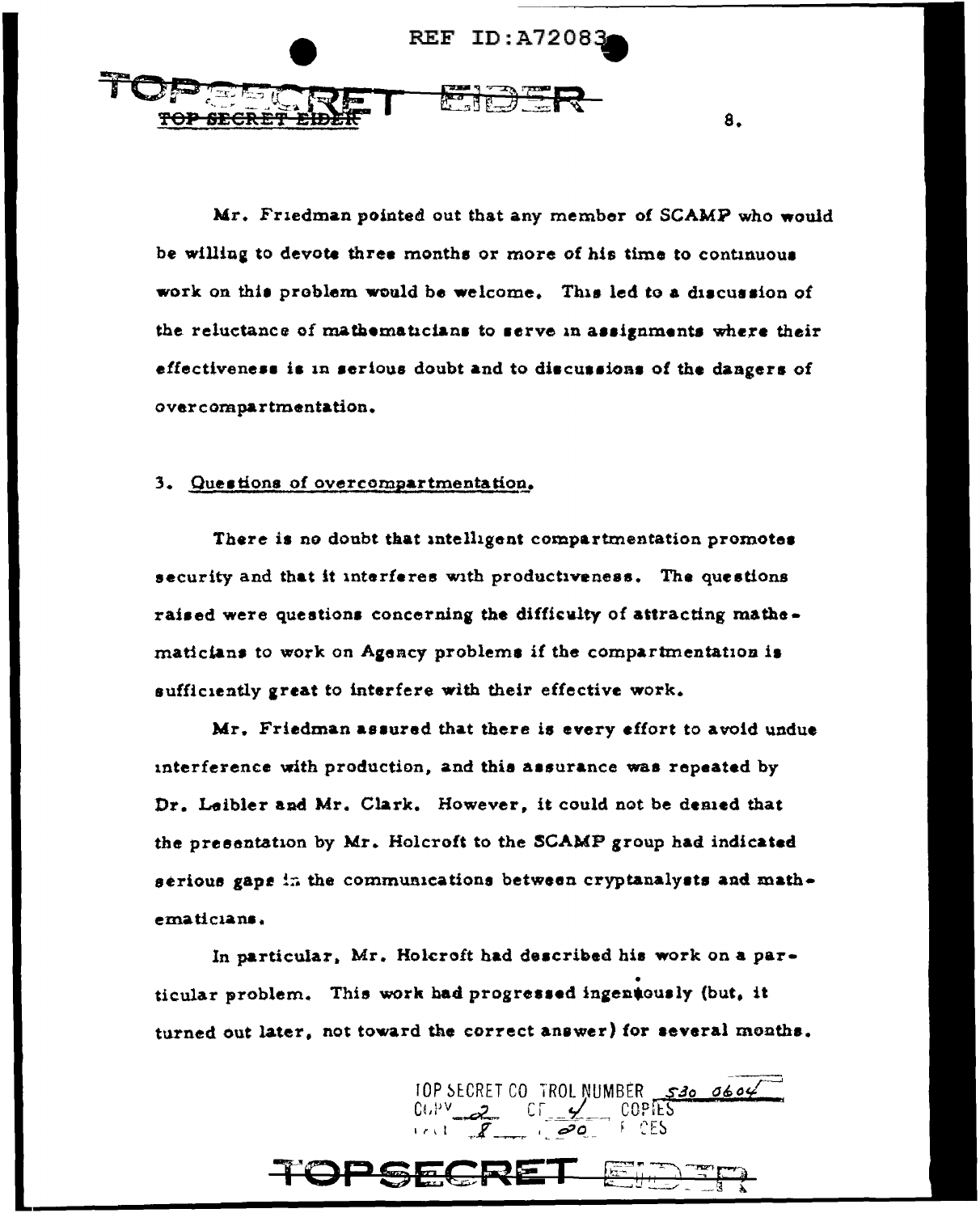**REF ID: A72083 SECRET** TOP SEGRET EIDER

The problem seemed to be solved by a British team a few days before his presentation. The solution to this problem would have been attained by any mathematician in the audience within a few hours after he had heard Mr. Holcroft's presentation. Presumably, this solution was held up for several weeks because of inadequate communications.

9.

In this, it is not true that mathematicians claim to be superior to cryptanalysts at cryptanalysis, they do claim to be better at mathematics. The ingenious work by Mr. Holcroft had pushed the problem to a point where verbal analysis and analysis by drawing geometric designs were difficult and misleading but where algebraic analysis was simple and direct. The fact that the mathematical problem was not made clear indicates defective communications somewhere.

The statements above summarize remarks made largely by Tompkins and usually with Dr. Leibler's concurrence. They led to an attempt to outline a better organization structure.

It seemed accepted that each problem has a proprietor, who is in the Office of Production. Research and Development help is available to the proprietor of the problem on request. The good will of the proprietor, on the ene hand, and of the researcher, on the other, is not challenged, however it is true that each fairly jealously is responsible to his organization.

Tompkins raised the question as to whether the mission of the PROD is not most properly to assure that facilities (men and machines)

10P SECRET CO TROL NUMBER 530 0604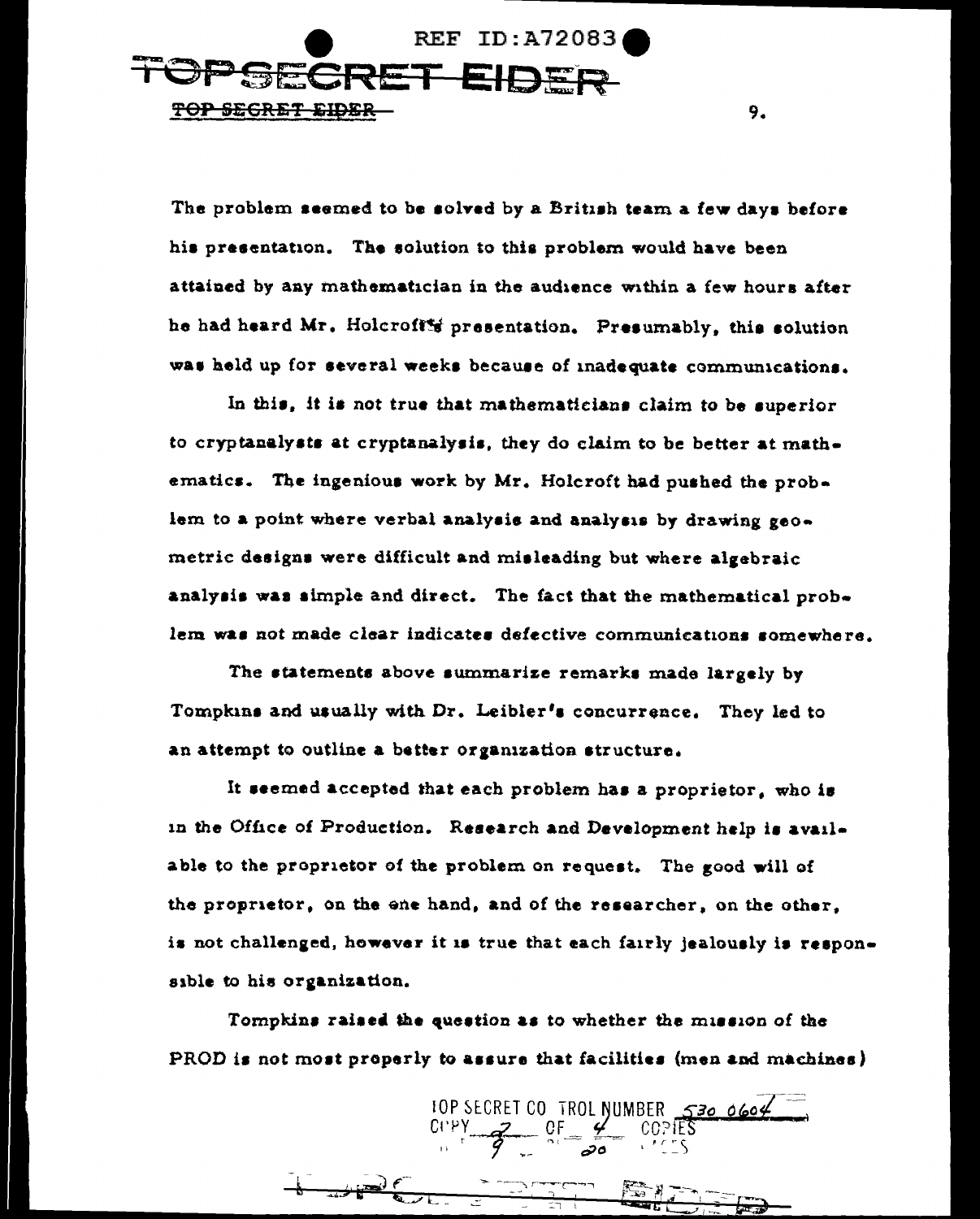

are available for productive attacks on problems met and whether the mission of R/D is not most properly to assure that facilities are available to carry out desirable research. It seemed questionable to him as to whether the research could be separated from the productive problems, and he recalled that it is frequent in organizations to provide a sort of maternal boss and a paternal one. The first, in the Pacific Fleet for example, might be the Commander of Cruisers and Destroyers. Pacific Fleet, and the second might be the commander of a fast carrier task force using a destroyer as a screen in foreign waters.

He suggested that a task force be organized as an ad hoc group to attack each problem, that this problem be assigned to whichever office seemed most appropriate, that the individuals assigned to the problem be responsible to the task force director for this problem during the term of their assignment, and that their competence be guaranteed and maintained by their maternal boss at all times. For research personnel, this would imply that the work on the task force would be dominated by a boss who might be from the Office of Production but that their well-being would be fostered by the Office of Research and Development (who would, probably, demand that a quarter of the researcher's time be left free for his own uninhibited researches).

# 4. A suggestion that a presiem be transferred to the research group at NSA.

Specifically, Tompkins suggested that the ALBATROSS problem

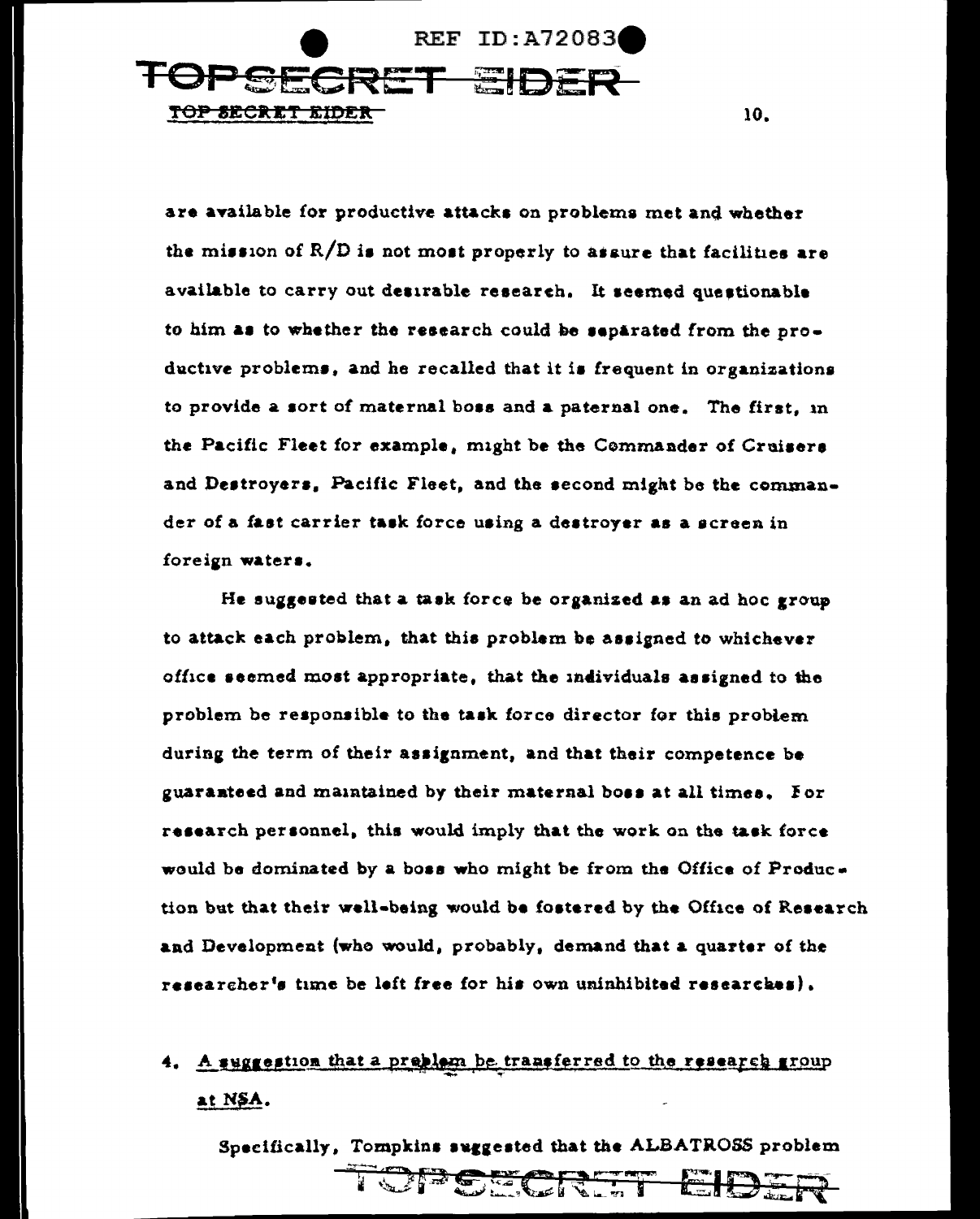

#### TOP SECRET EIDER

should be transferred to the Office of Research and Development at NSA along with those members of the force now working on it who seem to be necessary to the strongest possible attack on the problem.

11.

 $5300604$ 

Mr. Friedman immediately challenged this suggestion as unwise because of the ultimate productive ambitions with regard to the problem.

All sides realized that this discussion was not going to be explicit. for there will be no production without solution, and the probability of a solution under any assignment is a matter of opinion. Tompkins argued that an Office of Research and Development could be expected to attack unsolved problems in the field of interest to its organization, and that the ALBATROSS is certainly both unsolved and of interest. He pointed out that an assignment to the Office of Research and Development (that is, to a task group located in this office and answerable to its Chief) would not preclude transfer back to the Office of Production after effective production starts. He mentioned that the assembly of members of the task group for beth departments would assure that this transfer back to the Production Department would go smoothly. He mentioned the work on the large German Naval problem during World War II as an assignment of this type where the solution was attained under the direction of Captain Engstrom, USNR, rather than under the direction of the group which was then carrying out the productive routine. (He also noted that there was no subsequent transfer of responsibility to the production group, an emission which he felt had not been wise.)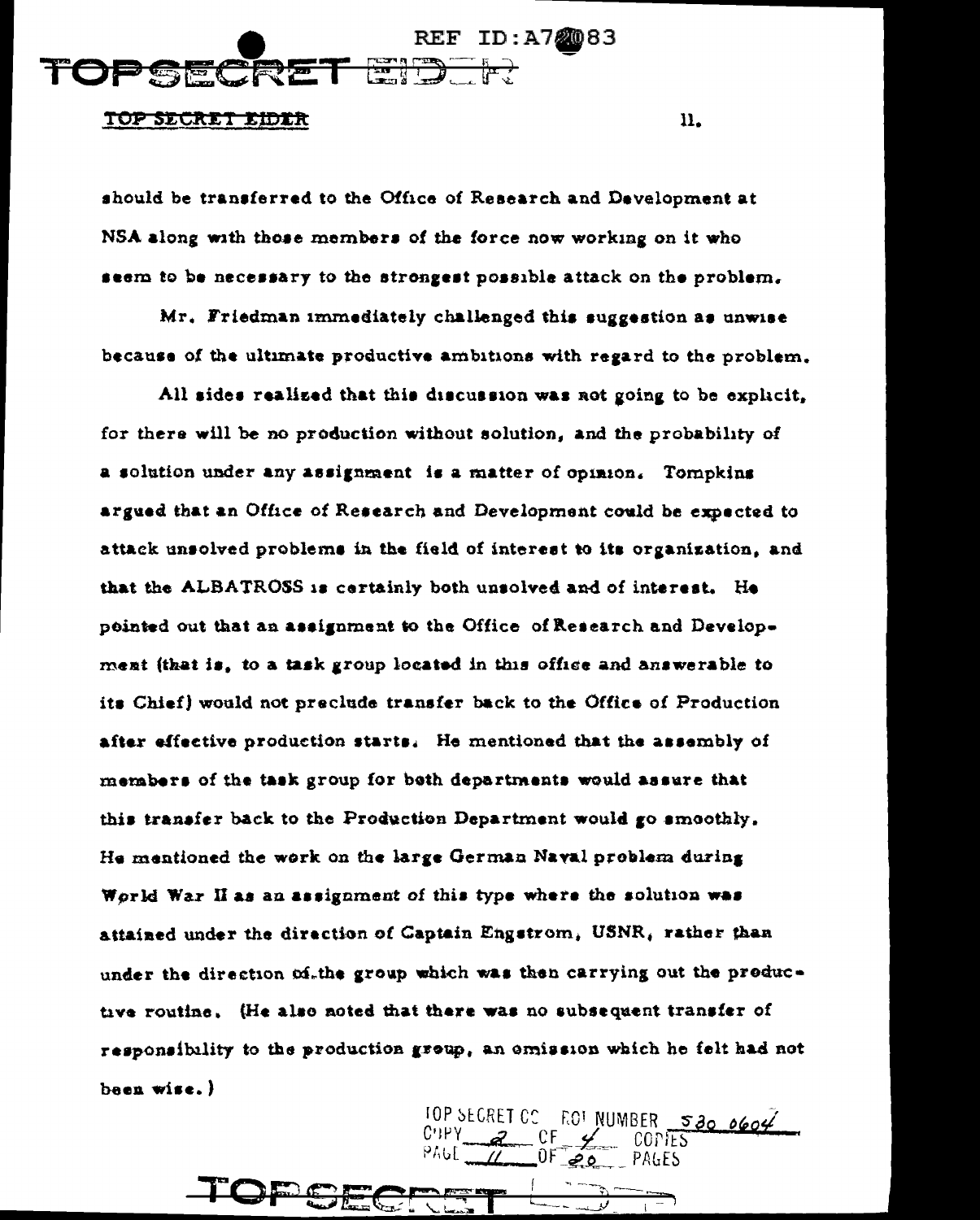**REF ID: A72083** TOP SECRET EIDER

Mr. Clark and Dr. Leibler did not enter into this phase of the discussion. Mr. Friedman was polite, but gave no visible evidence of being overwhelmed by the logical force of the arguments presented. He did not attempt to answer the argument, however. The author of these notes has somewhat better insight into his own mind than into that of Mr. Friedman, but it might reasonably be assumed that the indefinite nature of the argument and the lack of probable clarification induced Mr. Friedman from refraining from trying to examine this suggestion in detail.

12.

# 5. A suggestion that this problem be attacked by an ad hoc task force of the type recently assembled so successfully for other problems by Zacharias.

An alternative method of bringing more research power to bear on the ALBATROSS problem was proposed. This was the assembly of a special group of scientists to devote a few months to an intensive study of the problem and to make recommendations concerning a proper ultimate attack on the problem. This type of attack has been spectacularly successful on several problems connected with physical aspects of military science. A leader in attacks of this type is Professor Jerrold R. Zacharias, who is Head of the Laboratory of Nuclear Science at the Massachusetts Institute of Technology. He is mentioned as typical, but there are several other scientists who have undertaken similar tasks.

 $CER$  530 0604  $C_0PY = 2C_0F$  $20$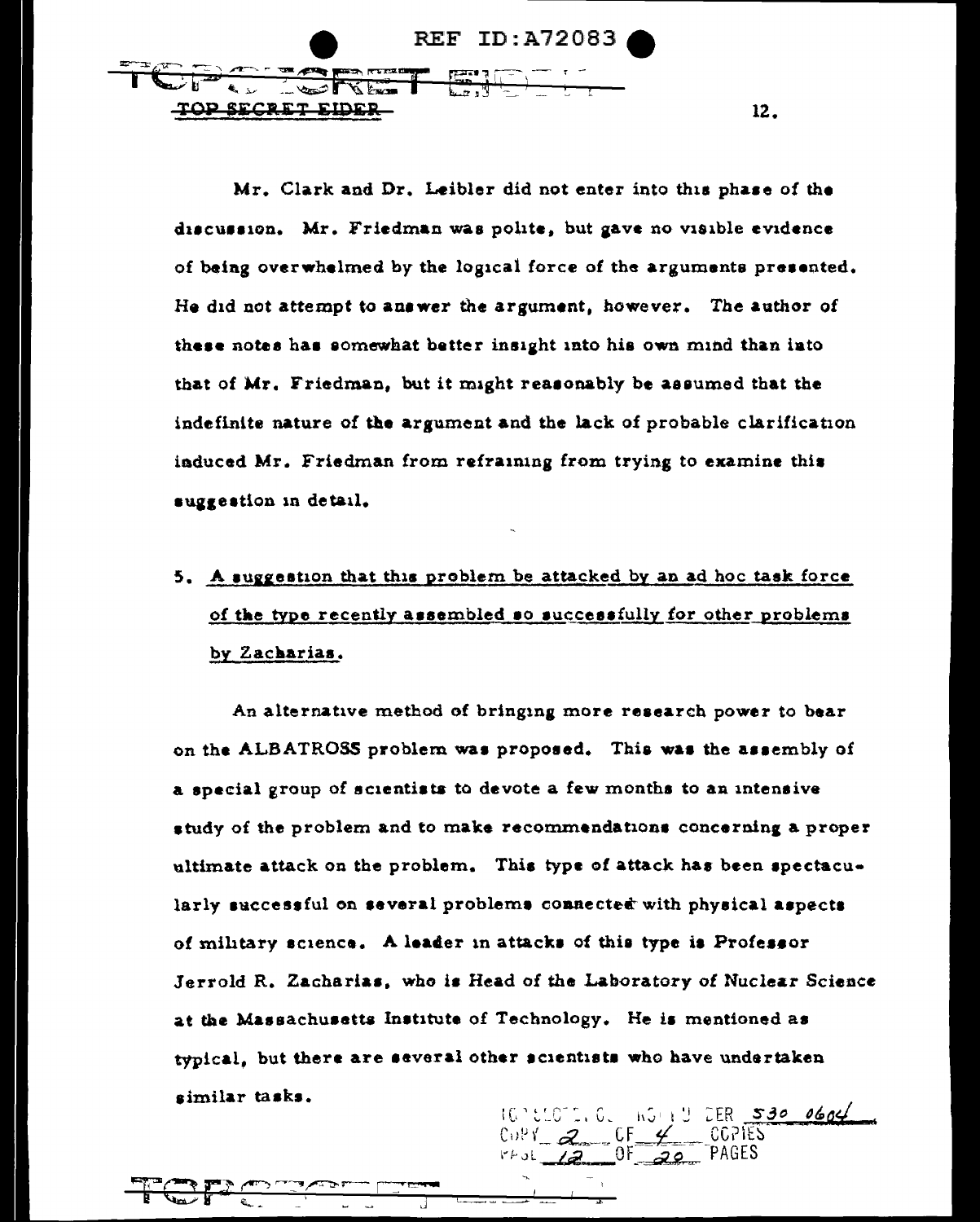

Professor Zacharias has been involved in Project Hartwell. Project Charles and the Lincoln Laboratory. These were set up in an attempt to contribute constructively and ingeniously to outstanding military problems through intensive study. They all had support to an extent which seemed extravagant to some onlookers and which guaranteed effectiveness if applicable ideas were developed.

13.

The type of support required for such projects seems to include intimate and unrestricted support from the highest authority (the Joint Chiefs of Staff in the case of the projects mentioned above) and generous financial support. Many false leads are expected to be investigated at considerable cost. Following the original study the unrestricted support from highest authority is needed to set up a mechanism for carrying out the recommendations of the group.

It is unfortunately true that this highest authority must be convinced of the almost infallible genius of the workers. This seems to involve some definite wagers, for almost any genius has his detractors. These wagers are unattractive to many scientists, who feel that they are being forced to stake their reputations on something which is not an assured success in the start. They are acceptable to some scientists, who may feel that the wager is actually being made by their supporters who must bet one way or the other.

In any case, it is necessary at some time to convince some people of the probable success of the attack, and this almost always results in

and complete the second property of the second property of the second property and the second property and the

10, SLORET OC PULLER 530 0604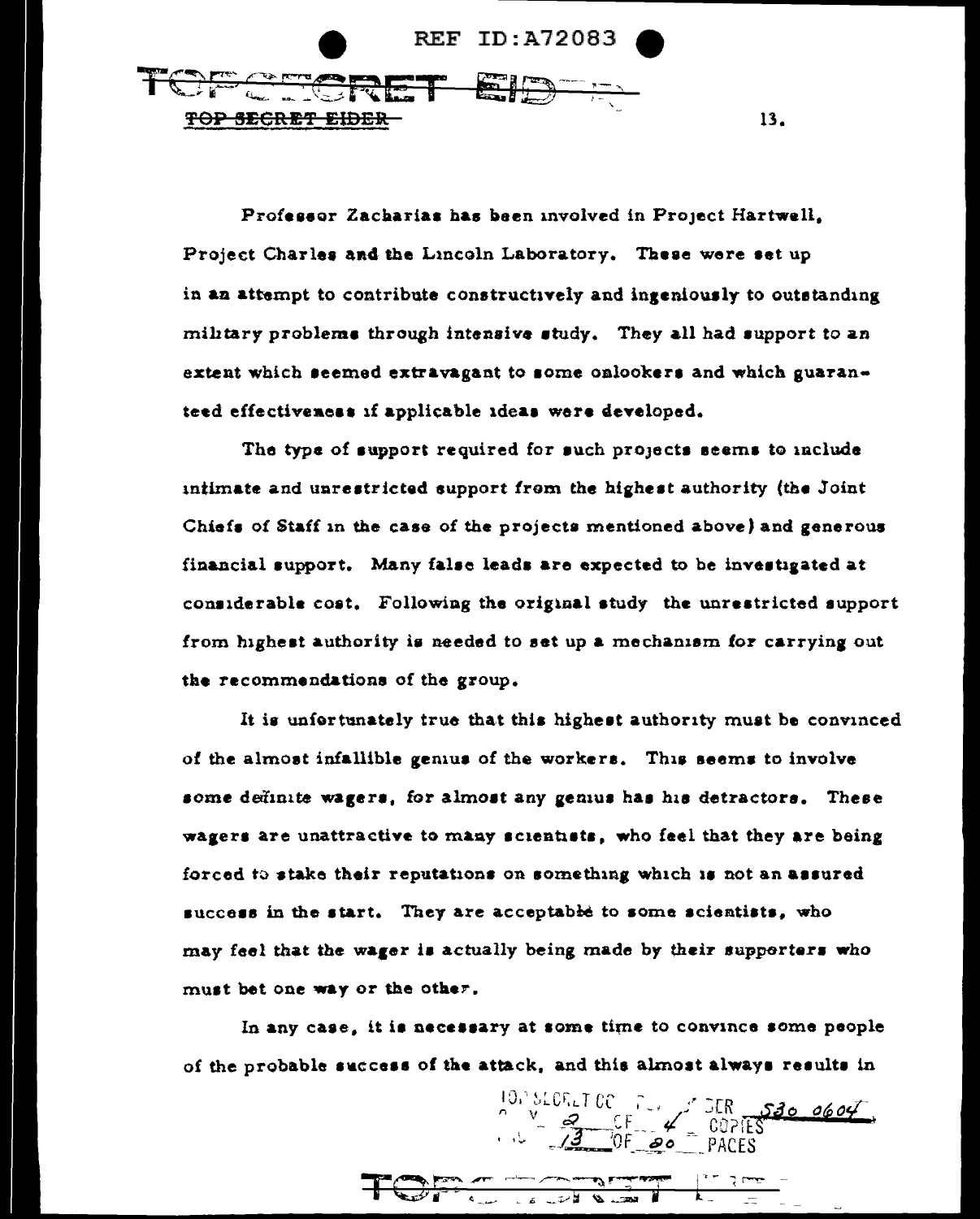

someone making a statement which sounds very much like a guanantee of success. If the success is not forthcoming (and up to date there have been no bad failures from the Manhattan District Project through the latest studies) the cause of quantitative science in military applications would take an unjustified loss.

14.

Actually no one in the conversation in Mr. Friedman's office knew much about the details of such task groups. However, Dr. Robertson has been involved with most of them, and it was agreed that his advice would be required before any action along these lines was taken.

Mr. Clark seemed to feel that the setting up of such a task group for the summer of 1955 was not feasible. He did not preclude considering establishing such a group later.

# 6. The reluctance of mathematicians to serve in assignments where their effectiveness is in serious doubt.

The natural reluctance of mathematicians to serve in assignments where their effectiveness is in serious doubt was mentioned repeatedly through the conversations. The first remark of the type was one made by Tompkins that he would be unwilling to devote his full summer to SCAMP in 1955. His reason seemed simple: the Agency had been unwilling to divulge to him details of the problem in which he felt he would be most effective, and he was unwilling to give up his vacation to

IOP SECRET CO ROL JUMBER 530 0609  $C+Y$   $2$   $C = 20$   $C$   $D = 20$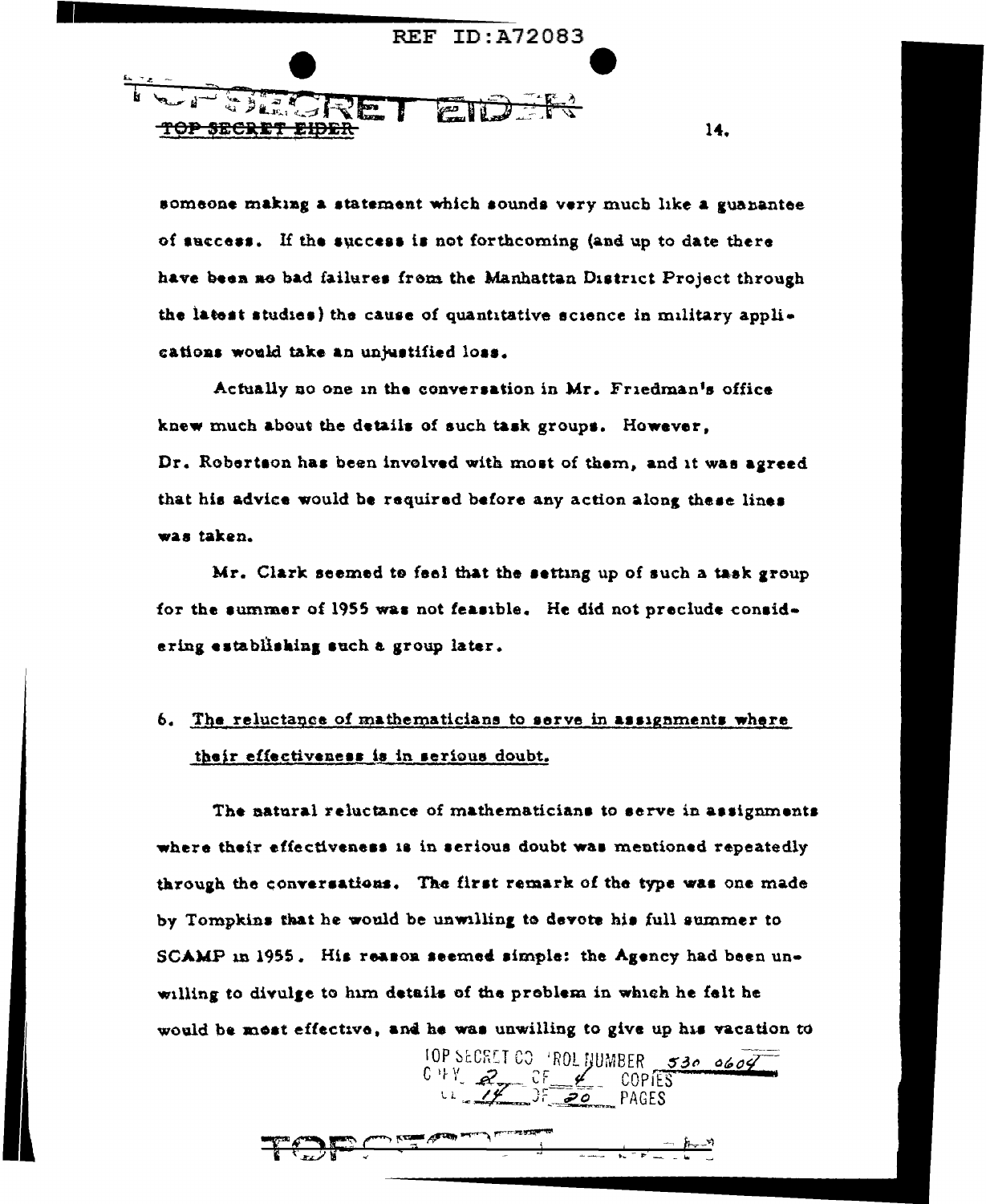**REF ID: A72083** 

**COPARTIE** TOP SECRET EIDER

work for the Agency on lesser problems. He mentioned in this regard that the employees of UCLA do a considerable amount of work for SCAMP without remuneration, for the University will pay them for no more than eleven months work. Because of other commitments. Tompkins works twelve months during the years he spends a full session with SCAMP, and one of these months yields him no extra income.

15.

He similarly noted that Mr. Friedman's unchallenged contention that competent mathematicians are devoting their efforts to ALBATROSS did not reassure him that his work for three months would be effective. He was by no means certain that the ineffectiveness was not due to organizational difficulties. He is willing to concede that the Agency must function with a considerable privacy, but under present conditions of freedom of choice of assignment and high demand it is to be expected that the mathematician will naturally devote his efforts to other problems. He seriously contended that he could not morally agree to spend the  $ee$ months at the Agency based on his present estimate of his probable effectiveness there and his present estimates of his probable effectiveness in his other assignments.

This did not represent a petulant feeling or a feeling of unfriendliness; it simply represented an opinion that either he is uninformed coacerning the present possibility of productive work by a person of his temperament at the Agency (in which case others are probably also uninformed and the Agency might consider a public relations job) or

10P SLCRET CO FROL NUMBER 580 0604

PAGES

 $0F$  20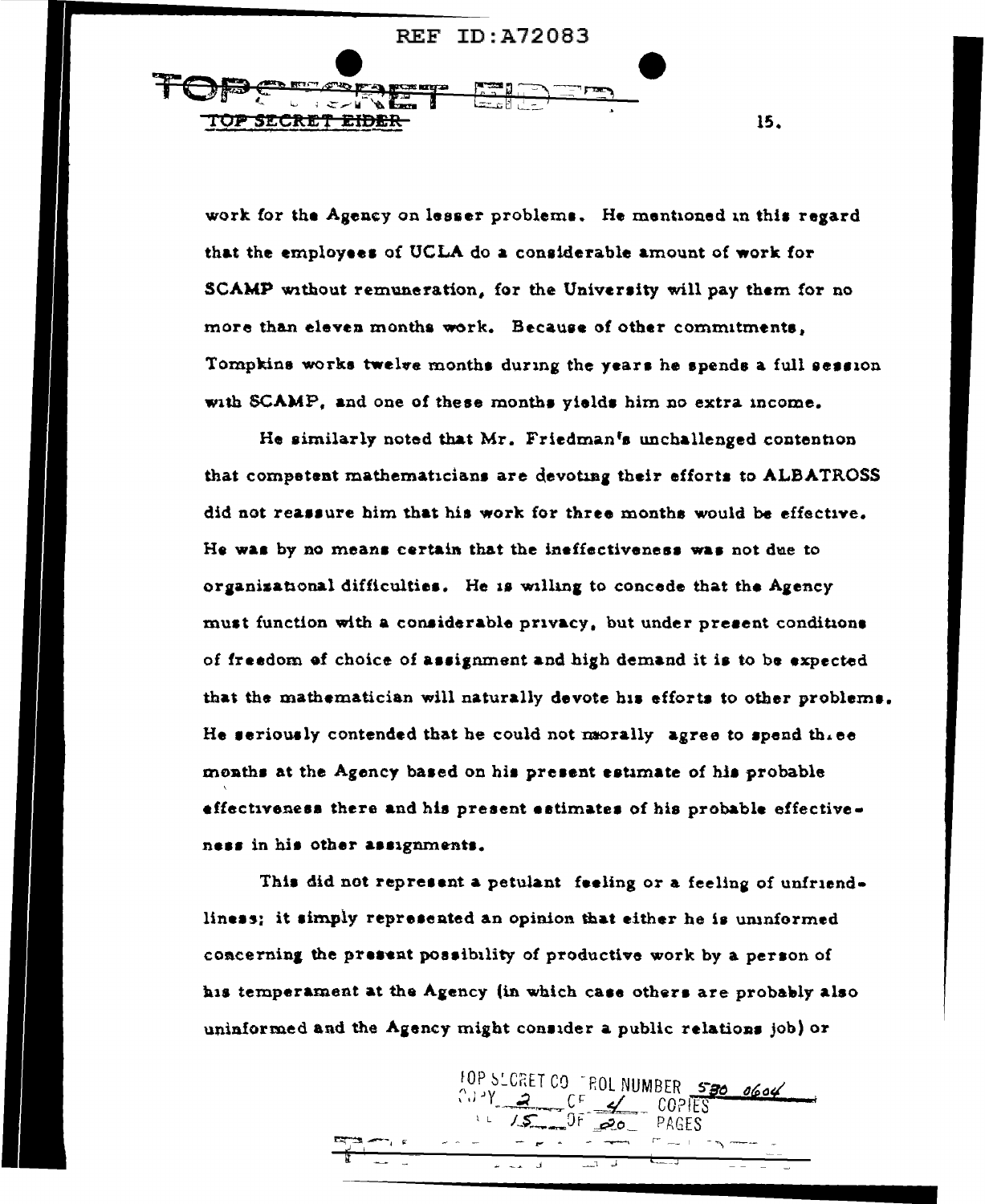

(more likely) that the Agency set up working conditions which preclude productive efforts by people with this temperament and ability in the belief that the efforts of others would be more productive and that the overall goals of the Agency would be advanced.

One should note carefully that this attitude is completely different from the attitude of a striker. Several workers have given much time to Agency problems at considerable expense. They do not do this to get in a position to deny help to the Agency; they stop doing this, however, when it becomes apparent that the help they can expect to give the Agency is small.

There appears to be a kind of deadlock due to the fact that the Agency is reluctant to clear and brief a consultant for a high-level, compartmented problem unless he agreed to come to the Agency and work on the problem for at least three months, and mathematicians are reluctant to commit themselves to at least three months on a problem about which they know almost nothing.

At present, it seems that the SCAMP group will give the Agency valuable help by working in a relaxed and congenial atmosphere during the summer months at Los Angeles. This help will be in the form of reports which are intelligible to the mathematicians working at the Agency. To the extent that these mathematicians are aware of outstanding problems, they can bring them to the attention of the SCAMP

 $\frac{3}{\sqrt{6}}$  0.  $\frac{4}{\sqrt{20}}$  0. 0 PIES

16.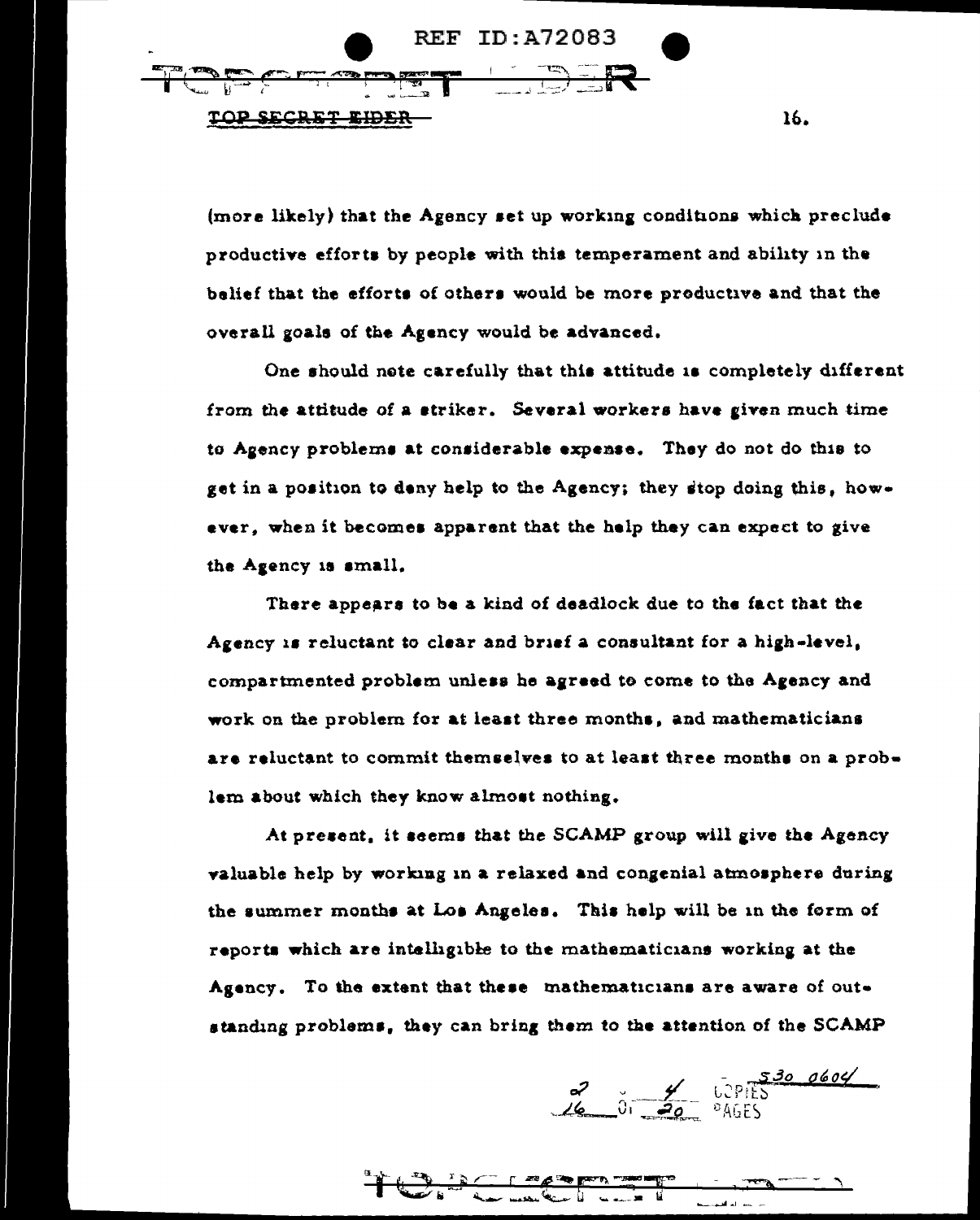

workers and to the extent that they can work effectively then can apply these results to important problems. In any event, however, the SCAMP sessions seem likely to build up a workable set of mathematical tools applicable to cryptanalysis. These tools will remain in the possession of the Office of Research and Development until they can be used effectively, and there seems to be no superior way to get these valuable tools developed. The particular talents of presently available mathematicians will not be repeated, and their contributions will be basic in future years as the Agency's program continues.

 $17.$ 

Thus, it is reasonable to suppose that the talents devoted to general problems at SCAMP are not being wasted. It is not so easy to demonstrate that these same talents would be applied effectively to problems attacked over a comparatively long period by the same mathematicians working within the Agency.

# 7. A proposed institute of Intelligence and its relation to SCAMP.

During the conversation the Institute of Intelligence which had been suggested by Dr. Howard T. Engstrom was mentioned. It was brought up both as a suggested instrument for alleviating the difficulties described in the section above and as a matter of historic interest in connection with the formation of SCAMP.

10r SLGREI UU NUL NUMBER 530 0604  $HLE$   $17$  OF 20 **PAGES** 

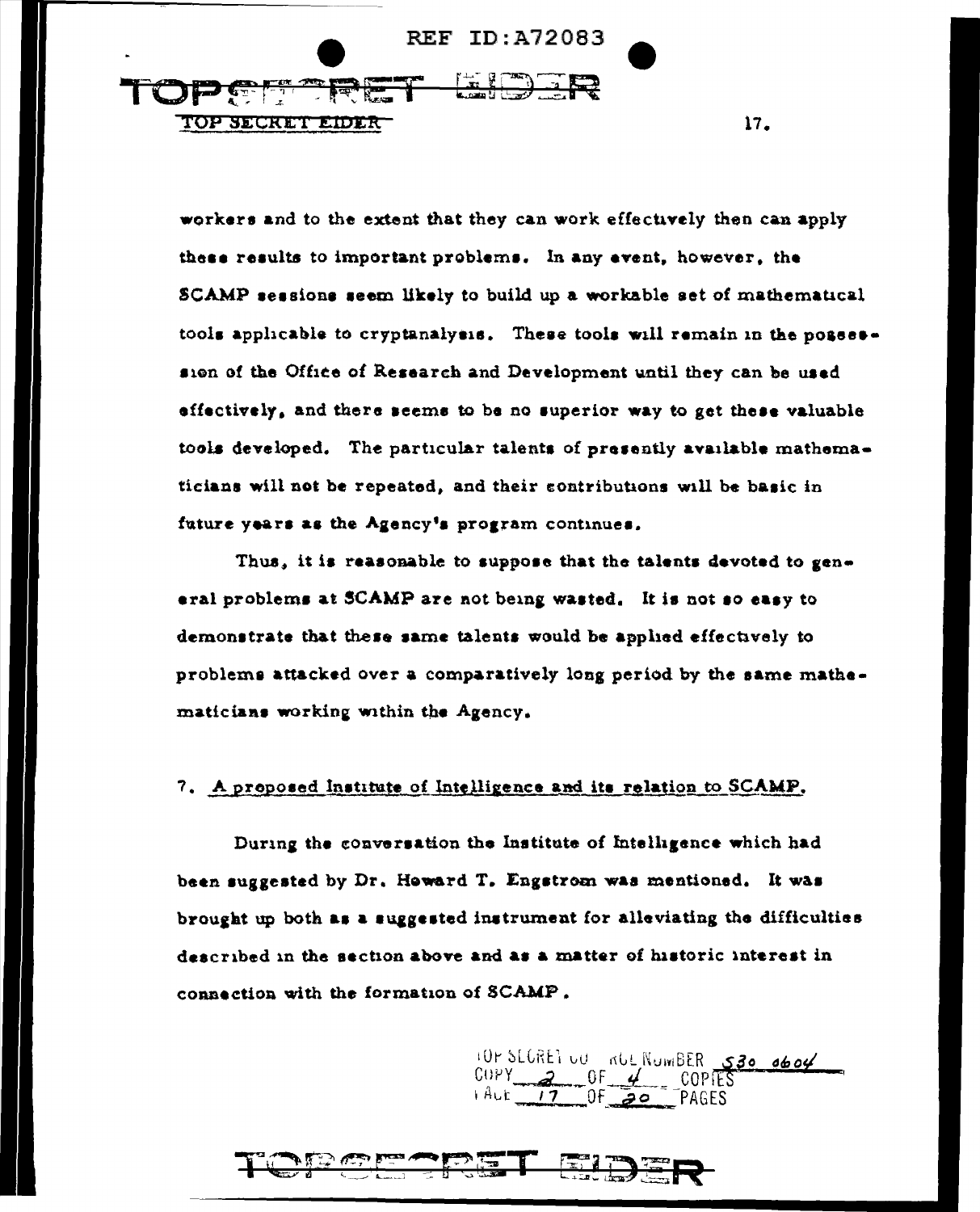

No particular conclusions were reached. However, some narrative and descriptive statements were made, these described early suggestions not known to Mr. Clark.

Dr. Engstrom wrote his suggestion in a paper believed to have been commissioned by the Central Intelligence Agency, Mr. Friedman had seen the paper; Tompkins had never seen it, but he had discussed it with Dr. Engstrom in connection with SCAG deliberations. (SCAG was the forerunner of NSASAB.) Dr. Leibler had heard something of the paper at SCAG meetings also.

The suggestion was that an Institute of Intelligence (possibly more properly an Institute of Intelligence Science) be set up separate from the government intelligence agencies but in such a way that the members have full access to the material at the agencies.

Tompkins had not been in full accord with what he had heard of this plan unless it could be shown that a more direct approach to the problems of intelligence research is not feasible. (His general attack would be those implied in section 4 above.) However, there was and is strong reason to believe that these direct attacks are not feasible. Many industrial organisations have set up their own "Institutes of Research" separate from their productive facilities because of the friction generated by the seemingly different living standards required for effective production and effective research.

10r SLUNET CU ROL NUMBER 530 0604

|  | Æ | $\mathbf{r}$ , $\mathbf{r}$ | $\sim$ | an i<br>----<br>$-1$ | المجازي | æ. | -9 F)   | $\sim$ $\frac{1}{2}$ $\frac{1}{2}$ $\frac{1}{2}$ $\frac{1}{2}$ $\frac{1}{2}$ $\frac{1}{2}$ $\frac{1}{2}$ $\frac{1}{2}$ $\frac{1}{2}$ $\frac{1}{2}$ $\frac{1}{2}$ $\frac{1}{2}$ $\frac{1}{2}$ $\frac{1}{2}$ $\frac{1}{2}$ $\frac{1}{2}$ $\frac{1}{2}$ $\frac{1}{2}$ $\frac{1}{2}$ $\frac{1}{2}$ $\frac{1}{2}$ $\frac{1}{$ |
|--|---|-----------------------------|--------|----------------------|---------|----|---------|--------------------------------------------------------------------------------------------------------------------------------------------------------------------------------------------------------------------------------------------------------------------------------------------------------------------------|
|  |   | スインファ ウィア なげ                |        | 77773                |         |    | $- - -$ | м                                                                                                                                                                                                                                                                                                                        |

18.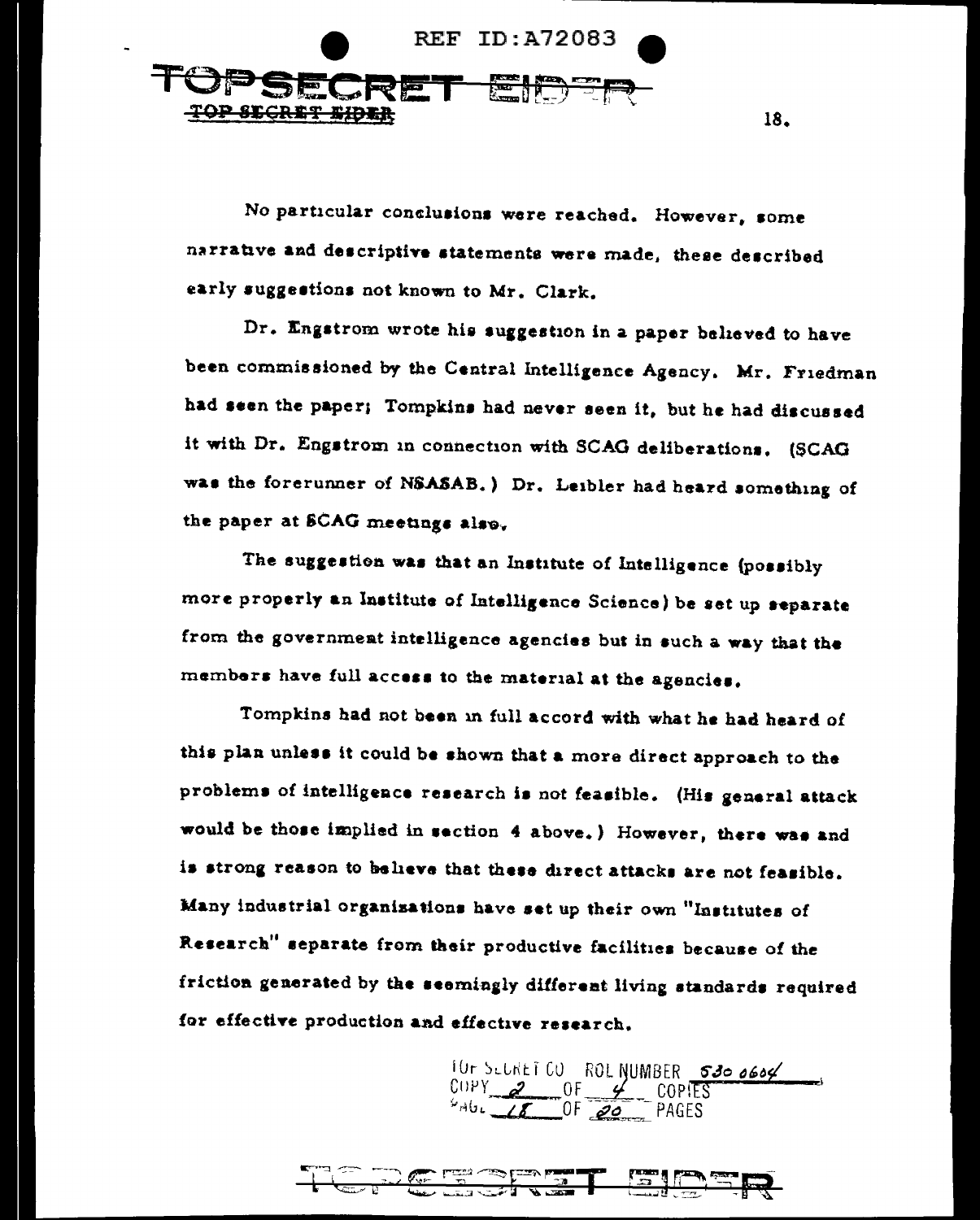

At the time of the SCAG meetings this problem was being discussed by Dr. Engstrom and the people who had commissioned the report. It was noted by Tompkins at those meetings that at least 4 small scale version would almost certainly be productive, and he suggested the summer SCAMP program. Professor Cairns immediately agreed to be chairman of the first SCAMP meeting, and the meeting was scheduled to begin within less than three months of the date of the decision to hold it (from memory, this date was in April 1951 and the first session was under way on I July 1951, having started with a few workers present during part of June).

There has been some development of SCAMP since then, but mainly in the acquisition of more suitable personnel. It seems worth while to examine the desirability of a large scale development in an attempt to meet some of the problems mentioned in earlier sections of this report and the problems which Dr. Engstrom was commissioned to study.

Dr. Leibler mentioned that he had heard some discussion of this point, particularly with the increased difficulties which might be contemplated when the Agency moves to Fort Meade. He had been led to believe that General Canine is aware of the problems and that the obvious difficulties in morale in the Agency which would occur if an

10P SECRET CO FROL MUMBER 530 0604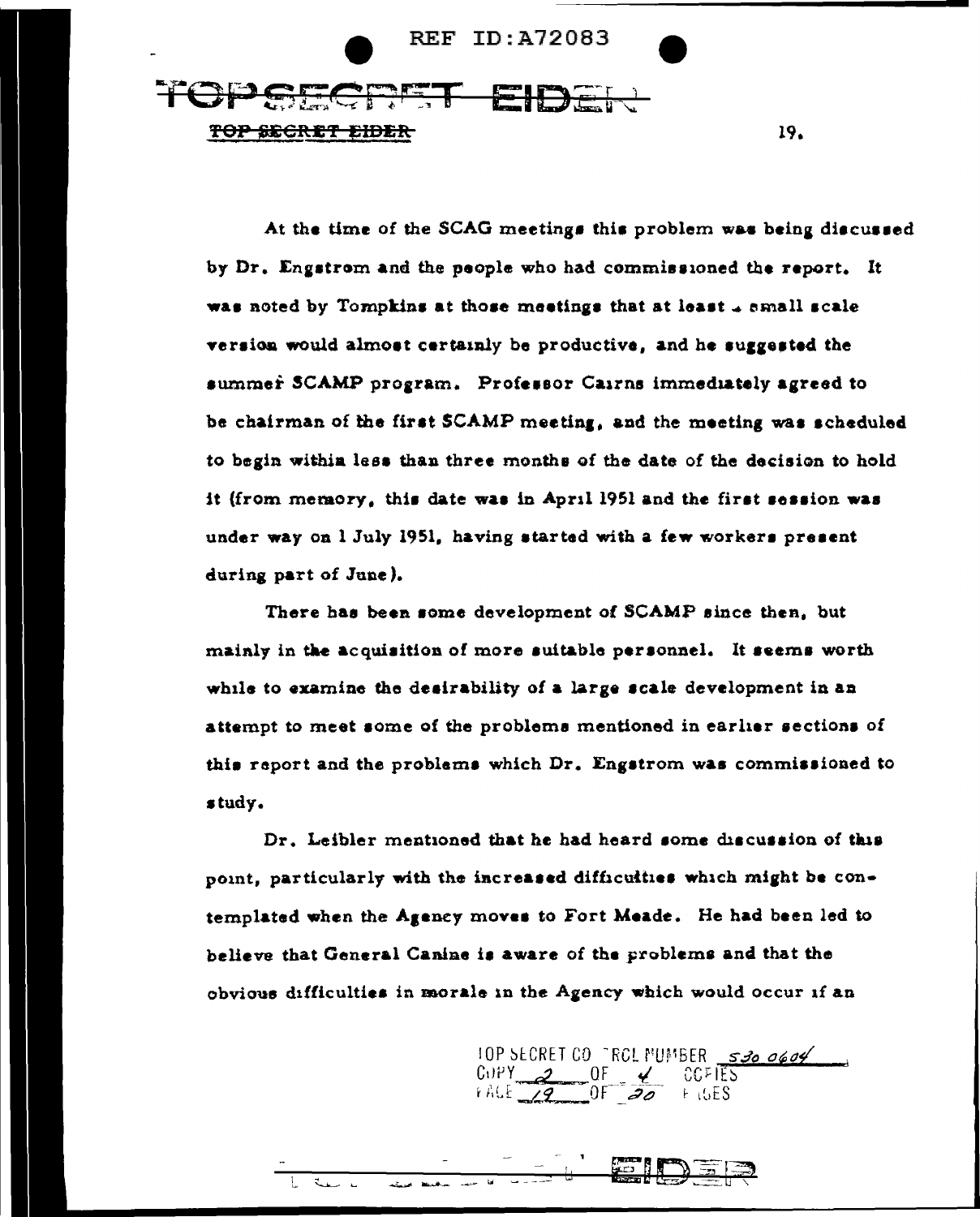

institute were set up would be faced by General Canine with equanimity if the General is convinced that this is the strongest attack possible on the research problem.

> C. Tompkins Washington, D. C. 17 April 1955